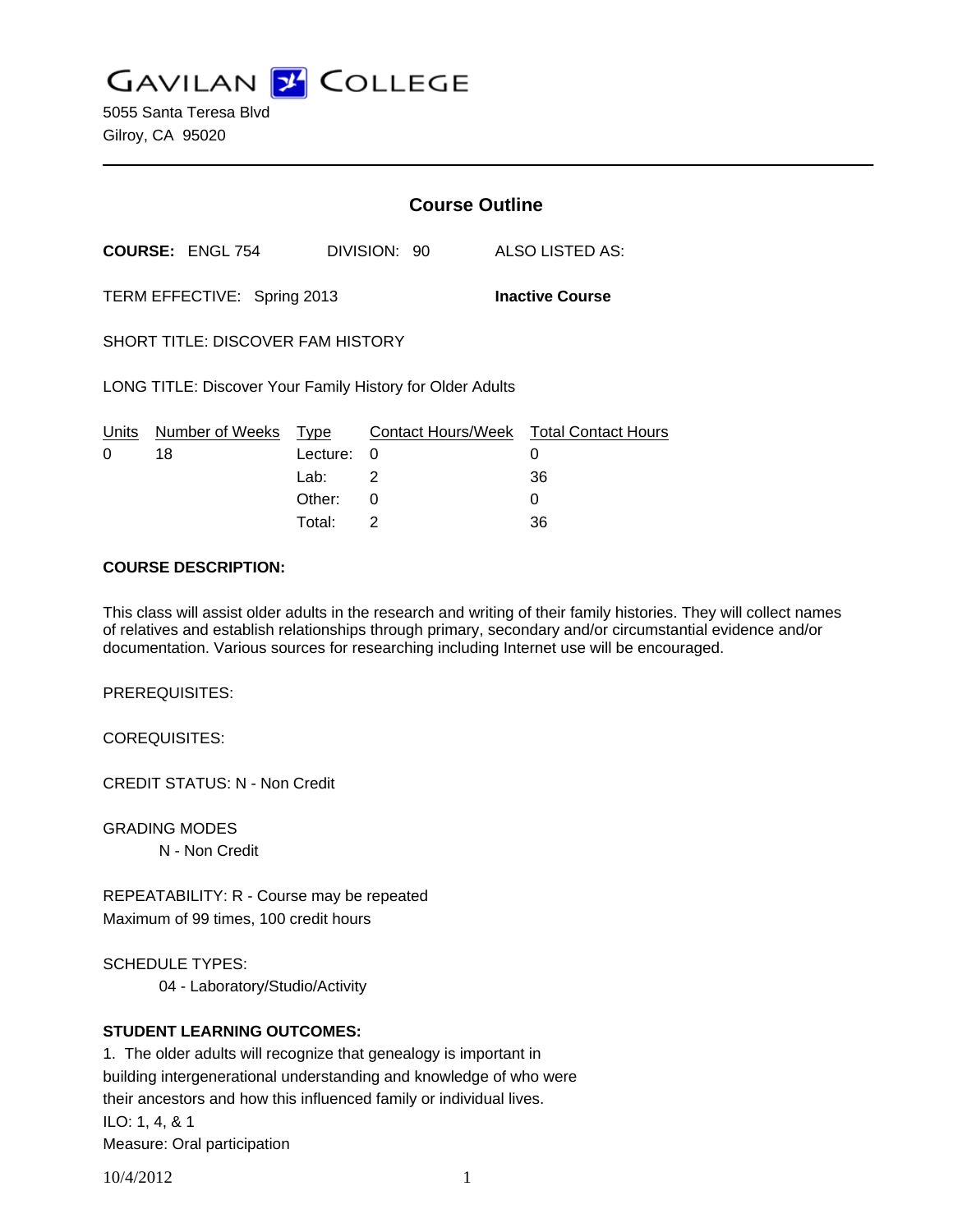2. The students will enrich their lives by participating in the exercise "Conocimiento" and verbalize how families and individuals are more alike than different without regard to racial or ethnic group. ILO: 1, 4, 6 & 7 Measure: Class participation 3. The students will learn how to classify family information into the four categories in organizing their family trees. ILO: 7, 5. & 1 Measure: Project 4. The students will identify five characteristics or family traits that are unique to their families. ILO: 5, 1, 6 & 7 Measure: Class participation 5. Students will use two resources in researching their family tree project. ILO: 3, 2 & 7 Measure: Project and oral presentation 6. The students will create a family tree that has accurate and complete information based on their collection of data. ILO: 5, 2, 7, 1 & 6 Measure: Project

### **CONTENT, STUDENT PERFORMANCE OBJECTIVES, OUT-OF-CLASS ASSIGNMENTS**

Inactive Course: 09/24/2012

### WEEK 1 2 HOURS

Class overview, expectations and goals. Students will be asked the question: What are their goals for the class? Participation in the exercise: "Conocimiento" (Getting Acquainted) Students are asked to write with markers on butcher paper their responses to columns of questions: Father/Mother Birthplace, Generation(s) in the U.S.A., Birth-order, Siblings, Nickname and Most Influential Person in Their Lives. The goal of the exercise is for the older adults to recognize that we are more alike than different and that we all came from families.

## WEEK 2 2 HOURS

Lecture and discussion on the Universal Family. The following terms will be defined: nuclear/ extended families, genealogy, family tree, oral/documented history, kin/kinship, ancestors, descendents, generations (1, 2, 3, etc.) The students will identify that the word genealogy is the basic study of family history and who are our relatives. Exercise: Students will write out their nuclear and extended families as far back in generations as they can remember. WEEK 3-4 4 HOURS

The genealogy tables of various pantheons and prominent houses of Europe and Asia will be presented and studied. The inheritance of specific genetic traits is discussed. Students will be able to recognize the importance of genetics and other social/ cultural/environmental influences on families through generations.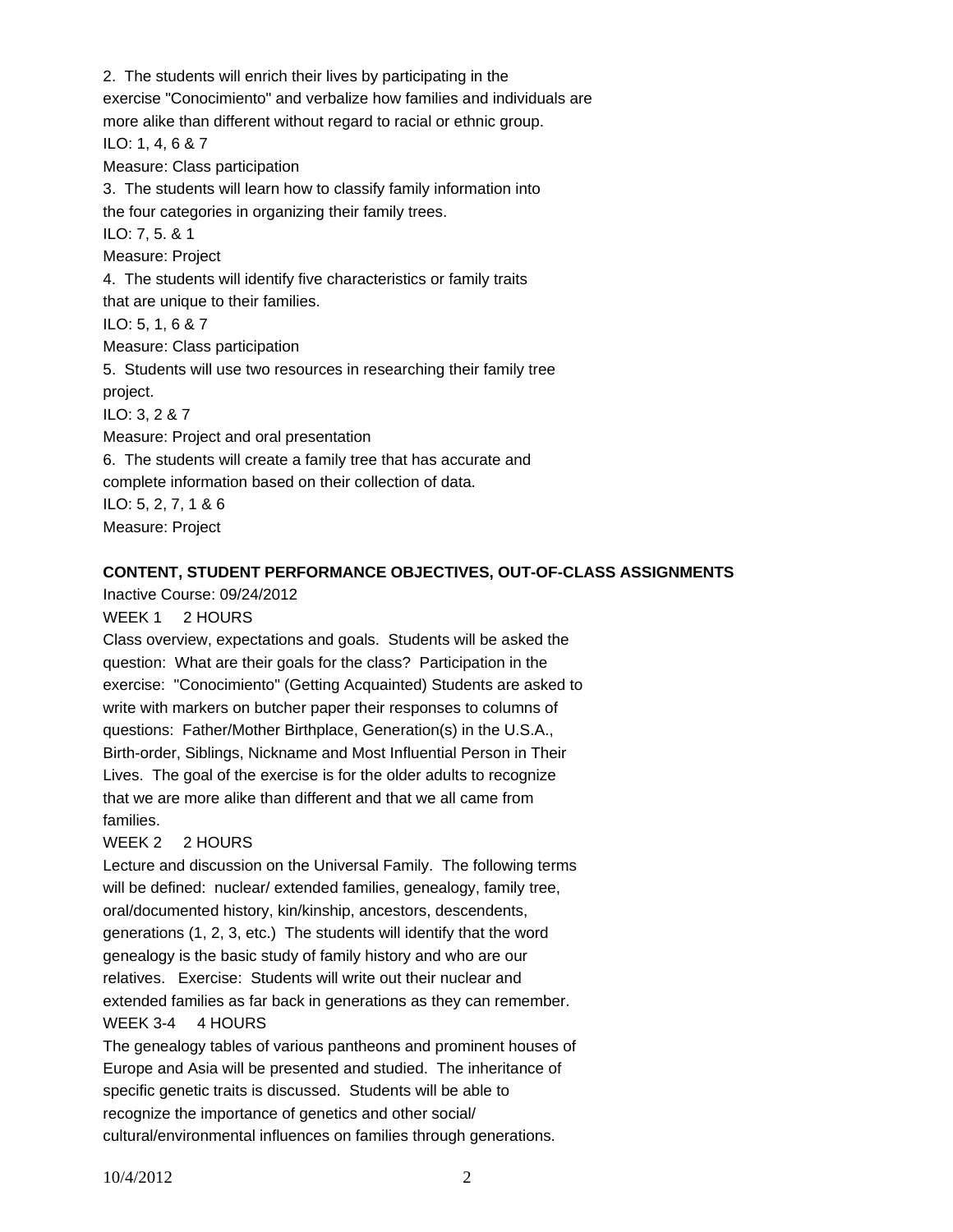Students will share their current knowledge of their family histories and trees to this point.

# WEEK 5 2 HOURS

The lecture and discussion will focus on the Archeluta counseling theory of birth order and family history. Identification of specific behavioral patterns, interests, hobbies, occupations and other social, cultural influences on families will be examined. In addition family health histories and medical information will also be examined. Students will review their current family histories and identify at least one behavioral pattern that is unique to their families. WEEK 6-7 4 HOURS

The older adults will begin the collection of their family history data. Students will separate and identify their collection of data according to 1) names of living relatives, 2) names of deceased relatives and 3) establishment of relationships between them based on primary, secondary and/or circumstantial evidence or documentation and 4) photographs and other published data. The students will then begin the cohesive establishment of the family tree.

### WEEK 8-9 4 HOURS

The various research options will be reviewed: library resources, identification of family/friends who can give oral histories, Internet, websites and other conventional methods for researching will be explored. Computers for Internet use will be made availability for student use to conduct searches on websites. The instructor will have specific websites on genealogy research.

## WEEK 10-11 4 HOURS

Students will continue with their research projects and the development of their family histories. Students will be shown various genealogical formats in developing their family trees and choose one format to use.

#### WEEK 12-13 4 HOURS

Guest speaker on Genealogy who will give examples on what information to include in a family tree. Students will share with the class a two minute presentation on unique information that they have discovered on their families.

#### WEEK 13 4 HOURS

Students will continue to assemble their family trees.

WEEK 14-15 4 HOURS

The older adult will present their family trees in a five minute presentation to the class. Students will complete a class survey and evaluation of the class.

## **METHODS OF INSTRUCTION:**

The main methods of instruction will be lecture, discussion and projects.

## **METHODS OF EVALUATION:**

## **REPRESENTATIVE TEXTBOOKS:**